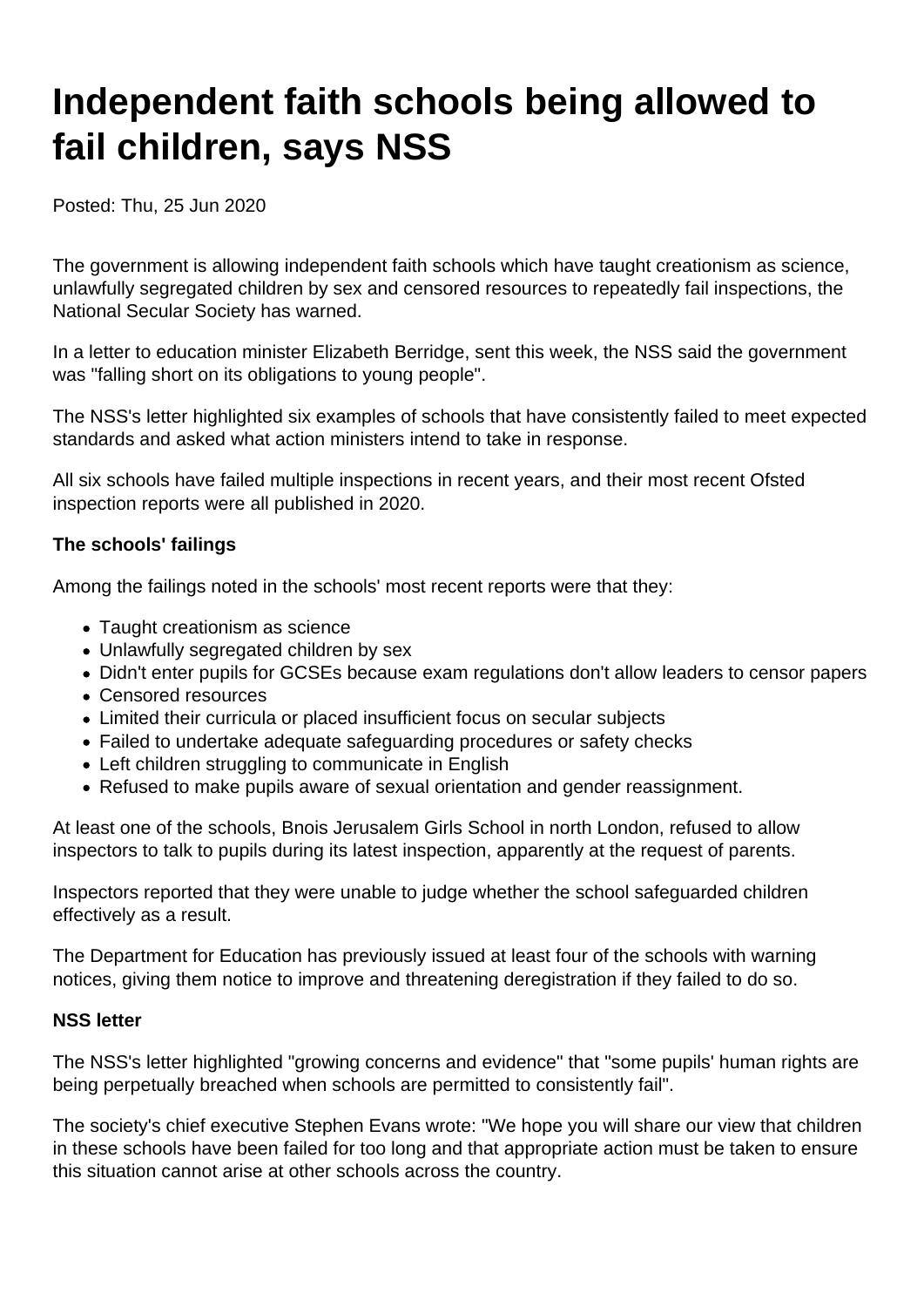"We believe the government is falling short on its obligation to young people and therefore call on you to ensure that children's fundamental human right to a quality education is properly respected and protected, regardless of their religious or cultural background."

#### NSS comment

NSS chief executive Stephen Evans said: "It's unacceptable that children are being allowed to languish in schools which make active efforts to restrict their access to knowledge, fail to perform basic safeguarding procedures or break the law on sex segregation.

"When schools effectively refuse to meet their obligation to provide children with an education worthy of the name, the government must be prepared to protect their rights – regardless of religious sensitivities."

The schools highlighted

[Bnois Jerusalem Girls School,](https://reports.ofsted.gov.uk/provider/27/100291) London

Rated 'inadequate' in June 2018. Failed to meet some standards in March 2019. Rated 'inadequate' in all categories in December 2019.

#### [Bnei Zion Community School,](https://reports.ofsted.gov.uk/provider/27/137318) London

Rated 'inadequate' since 2016. Has failed to meet standards in three inspections since – two standard and one additional.

[Lubavitch Senior Boys' School,](https://reports.ofsted.gov.uk/provider/27/144363) London

• Rated 'inadequate' since its first inspection in 2018. Has had four inspections since opening.

#### [Redstone Educational Academy,](https://reports.ofsted.gov.uk/provider/27/137560) Birmingham

- Rated 'inadequate' in 2017 and has been since, including in a standard inspection in December 2019.
- Subject to an emergency inspection in 2014, when it was deemed "not suitable for the numbers on roll admitted".

[Talmud Torah Chaim Meirim Wiznitz School](https://reports.ofsted.gov.uk/provider/27/100296), London

- Rated 'inadequate' in standard inspections in 2018 and 2019.
- Did not meet all standards checked during an additional inspection in 2017.

#### [Wiznitz Cheder School](https://reports.ofsted.gov.uk/provider/27/137809), London

• Has failed to ensure compliance with all standards during the last five inspections (one standard and four additional), dating back to 2016.

Image by [Wokandapix](https://pixabay.com/users/wokandapix-614097/) from [Pixabay](https://pixabay.com/).

[Discuss on Facebook](https://www.facebook.com/NationalSecularSociety/posts/3080334948701502?__xts__[0]=68.ARCzcbDSQJsjlrmReFFEE7Ys_xdIcZTYhBl4U0UNixwsuKSf9CSmUdXD_itmIz9jz-IR7QJDRPozdHgwXzxe9APim4ocKtfcyDeUyf1eUwUksf9oYhTWOKeypZe9unwU6PvXuvsj2kQhE8UFhng1jxLinoD3aSsL0GkgkSROrrXKj7afo9TybgGW7R6X4lGSh_BxT7xLLkLy5bB4yvraJEDqmpqPARahmp8M8kw0hbNa0tUW8lijFjMzVOT-RygScBXE2AYtGNYk89yUfpDz73m5hOfjVgC3vI5hbkLJr0sfReIrswycGesCLrSpx2XGSr_h6RwHqWO6dIhlVISgCSKdOA&__tn__=-R)

While you're here